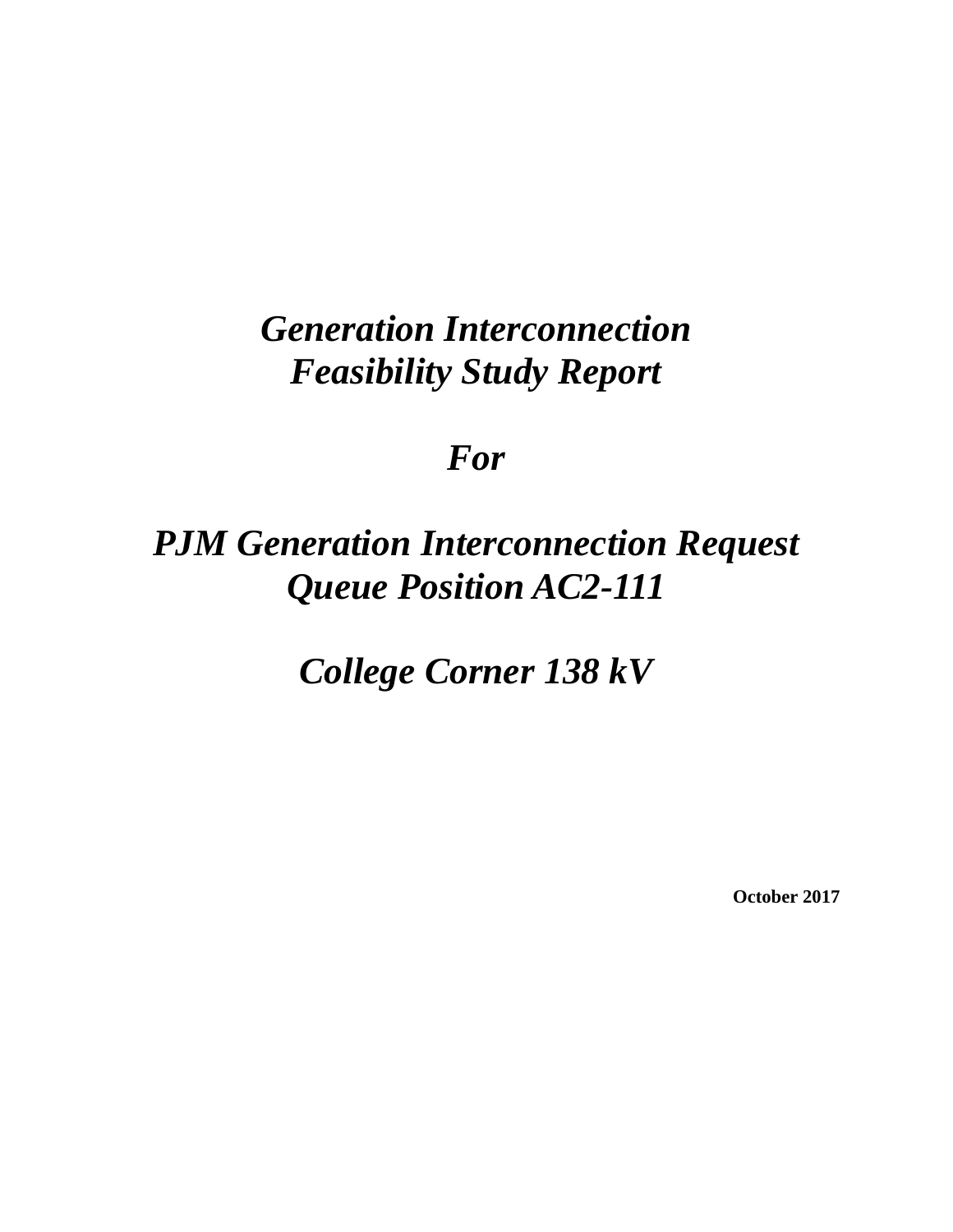# **Preface**

The intent of the feasibility study is to determine a plan, with ballpark cost and construction time estimates, to connect the subject generation to the PJM network at a location specified by the Interconnection Customer. The Interconnection Customer may request the interconnection of generation as a capacity resource or as an energy-only resource. As a requirement for interconnection, the Interconnection Customer may be responsible for the cost of constructing: (1) Direct Connections, which are new facilities and/or facilities upgrades needed to connect the generator to the PJM network, and (2) Network Upgrades, which are facility additions, or upgrades to existing facilities, that are needed to maintain the reliability of the PJM system.

In some instances a generator interconnection may not be responsible for 100% of the identified network upgrade cost because other transmission network uses, e.g. another generation interconnection, may also contribute to the need for the same network reinforcement. The possibility of sharing the reinforcement costs with other projects may be identified in the feasibility study, but the actual allocation will be deferred until the impact study is performed.

The Feasibility Study estimates do not include the feasibility, cost, or time required to obtain property rights and permits for construction of the required facilities. The project developer is responsible for the right of way, real estate, and construction permit issues. For properties currently owned by Transmission Owners, the costs may be included in the study.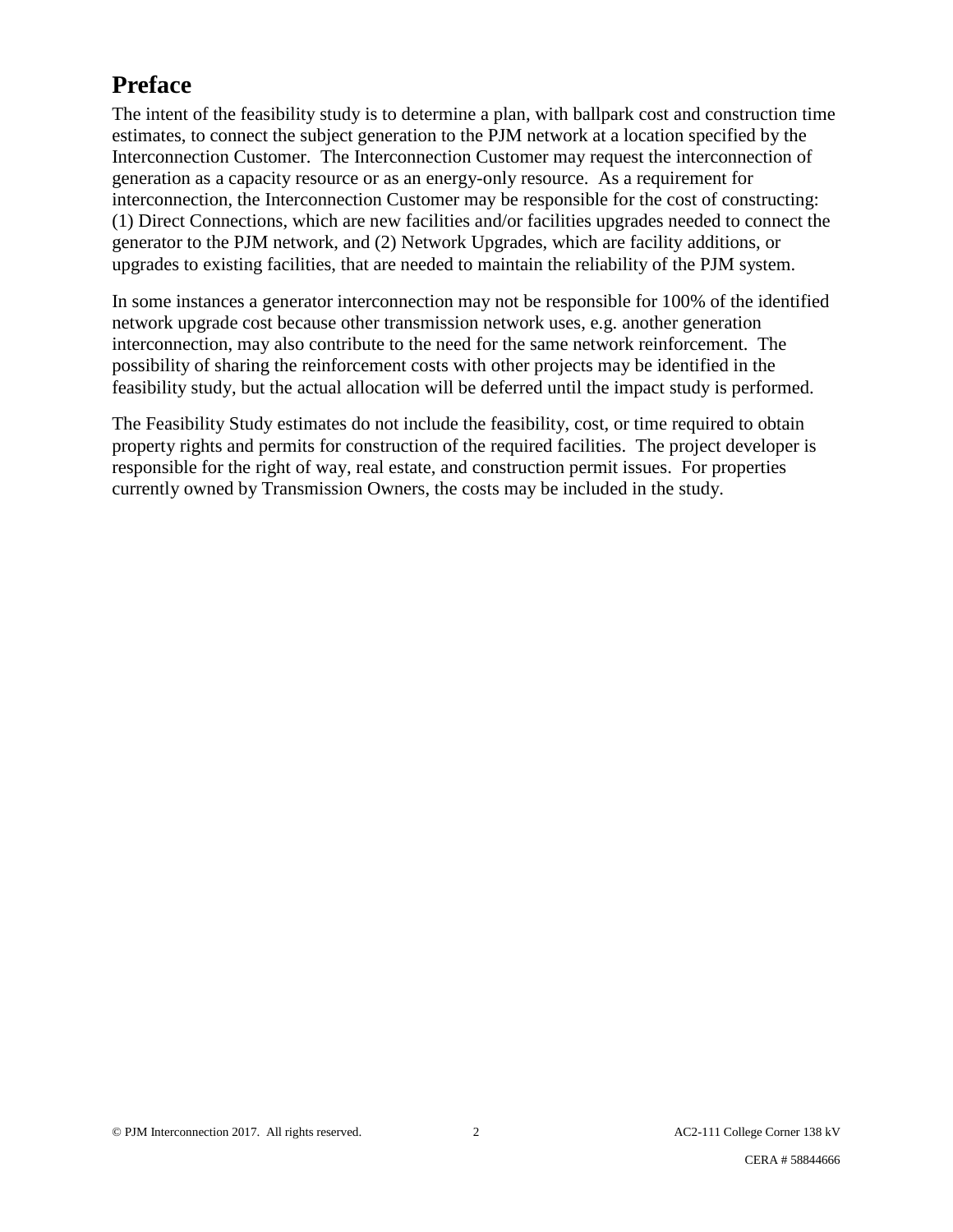# **General**

The Interconnection Customer (IC) proposes to install PJM Project #AC2-111, an 80.0 MW (30.4 MW Capacity) solar generating facility in Preble County, Ohio (see Figure 2). The primary point of interconnection will be a direct connection to AEP's College Corner 138 kV substation in Union County, Indiana (see Figure 1). The secondary point of interconnection is to AEP's College Corner – Collinsville (Duke) 138 kV section of the College Corner – Trenton circuit (see Figure 3).

The requested in service date is 7/1/2019.

The objective of this Feasibility Study is to determine budgetary cost estimates and approximate construction timelines for identified transmission facilities required to connect the proposed generating facilities to the AEP transmission system. These reinforcements include the Attachment Facilities, Local Upgrades, and Network Upgrades required maintaining the reliability of the AEP transmission system. Stability analysis is not included as part of this study.

## **Attachment Facilities**

#### **Primary Point of Interconnection (College Corner 138 kV Substation)**

To accommodate the interconnection at the College Corner 138 kV substation, the substation will have to be expanded requiring the installation of one (1) 138 kV circuit breaker, 138 kV (see Figure 1). Installation of associated protection and control equipment, 138 kV line risers, SCADA, and 138 kV revenue metering will also be required. AEP reserves the right to specify the final acceptable configuration considering design practices, future expansion, and compliance requirements.

#### College Corner Station Work:

- Expand the substation; install one (1) 138 kV circuit breaker (see Figure 1). Installation of associated protection and control equipment, 138 kV line risers, SCADA, and 138 kV revenue metering will also be required (see Figure 1).
	- **Estimated Station Cost: \$1,000,000**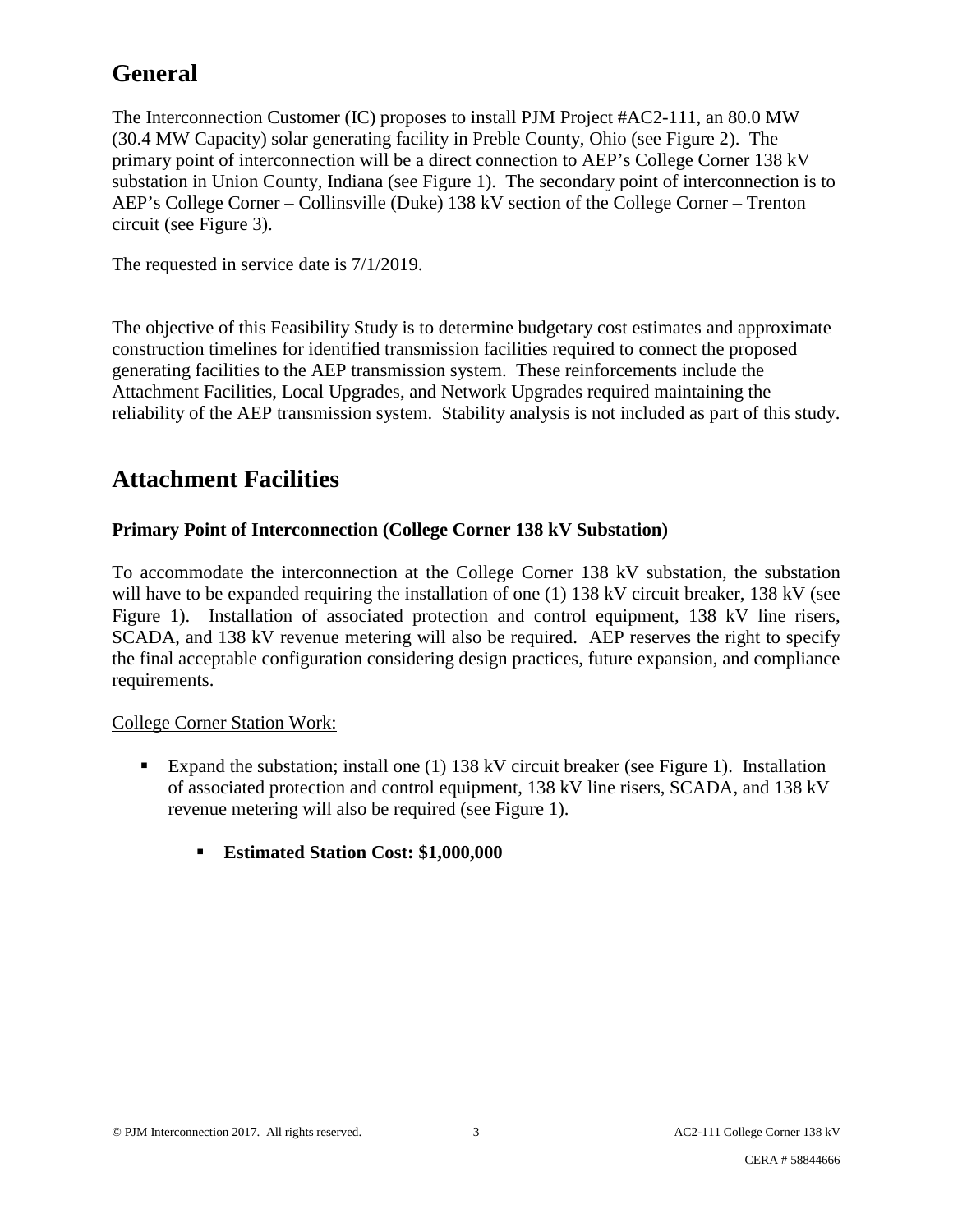## **Non-Direct Connection Cost Estimate**

The total preliminary cost estimate for Non-Direct Connection work is given in the following table below:

For AEP building Non-Direct Connection cost estimates:

| <b>Description</b>                                                               | <b>Estimated Cost</b> |
|----------------------------------------------------------------------------------|-----------------------|
| 138 kV Revenue Metering                                                          | \$250,000             |
| Upgrade line protection and controls at the<br>College Corner 138 kV substation. | \$250,000             |
| <b>Total</b>                                                                     | \$500,000             |

#### **Secondary Point of Interconnection (College Corner – Collinsville (Duke) 138 kV)**

To accommodate the interconnection on the College Corner – Collinsville (Duke) 138 kV section of the College Corner – Trenton 138 kV circuit, a new three (3) circuit breaker 138 kV switching station physically configured in a breaker and half bus arrangement but operated as a ring-bus will be constructed (see Figure 3). Installation of associated protection and control equipment, 138 kV line risers, SCADA, and 138 kV revenue metering will also be required. AEP reserves the right to specify the final acceptable configuration considering design practices, future expansion, and compliance requirements.

## **Interconnection Customer Requirements**

It is understood that the IC is responsible for all costs associated with this interconnection. The cost of the IC's generating plant and the costs for the line connecting the generating plant to the point of interconnection are not included in this report; these are assumed to be the IC's responsibility.

The Generation Interconnection Agreement does not in or by itself establish a requirement for American Electric Power to provide power for consumption at the developer's facilities. A separate agreement may be reached with the local utility that provides service in the area to ensure that infrastructure is in place to meet this demand and proper metering equipment is installed. It is the responsibility of the developer to contact the local service provider to determine if a local service agreement is required.

Requirement from the PJM Open Access Transmission Tariff:

- 1. An Interconnection Customer entering the New Services Queue on or after October 1, 2012 with a proposed new Customer Facility that has a Maximum Facility Output equal to or greater than 100 MW shall install and maintain, at its expense, phasor measurement units (PMUs). See Section 8.5.3 of Appendix 2 to the Interconnection Service Agreement as well as section 4.3 of PJM Manual 14D for additional information.
- 2. The Interconnection Customer may be required to install and/or pay for metering as necessary to properly track real time output of the facility as well as installing metering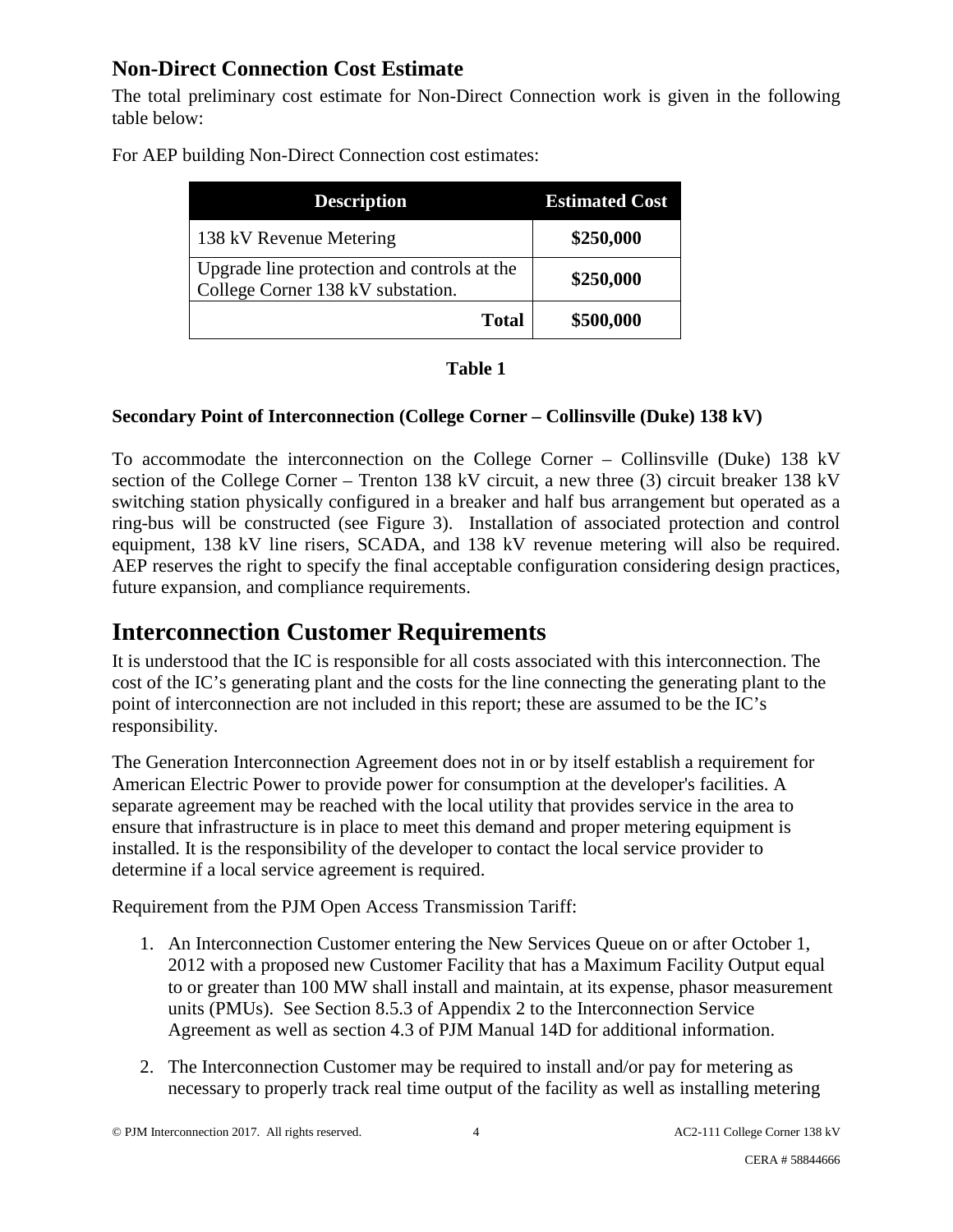which shall be used for billing purposes. See Section 8 of Appendix 2 to the Interconnection Service Agreement as well as Section 4 of PJM Manual 14D for additional information.

## **Revenue Metering and SCADA Requirements**

## **PJM Requirements**

The Interconnection Customer will be required to install equipment necessary to provide Revenue Metering (KWH, KVARH) and real time data (KW, KVAR) for IC's generating Resource. See PJM Manuals M-01 and M-14D, and PJM Tariff Sections 24.1 and 24.2.

## **AEP Requirements**

The Interconnection Customer will be required to comply with all AEP Revenue Metering Requirements for Generation Interconnection Customers. The Revenue Metering Requirements may be found within the "Requirements for Connection of New Facilities or Changes to Existing Facilities Connected to the AEP Transmission System" document located at the following link:

[http://www.pjm.com/~/media/planning/plan-standards/private-aep/aep-interconnection](http://www.pjm.com/%7E/media/planning/plan-standards/private-aep/aep-interconnection-requirements.ashx)[requirements.ashx](http://www.pjm.com/%7E/media/planning/plan-standards/private-aep/aep-interconnection-requirements.ashx)

## **Option 1**

#### **Network Impacts**

The Queue Project AC2-111 was evaluated as an 80.0 MW (Capacity 30.4 MW) injection at the College Corner 138 kV substation in the AEP area. Project AC2-111 was evaluated for compliance with applicable reliability planning criteria (PJM, NERC, NERC Regional Reliability Councils, and Transmission Owners). Project AC2-111 was studied with a commercial probability of 53%. Potential network impacts were as follows:

## **Base Case Used**

Summer Peak Analysis – 2020 Case

## **Contingency Descriptions**

The following contingencies resulted in overloads:

None

## **Generator Deliverability**

*(Single or N-1 contingencies for the Capacity portion only of the interconnection)* 

None

## **Multiple Facility Contingency**

*(Double Circuit Tower Line, Fault with a Stuck Breaker, and Bus Fault contingencies for the full energy output)*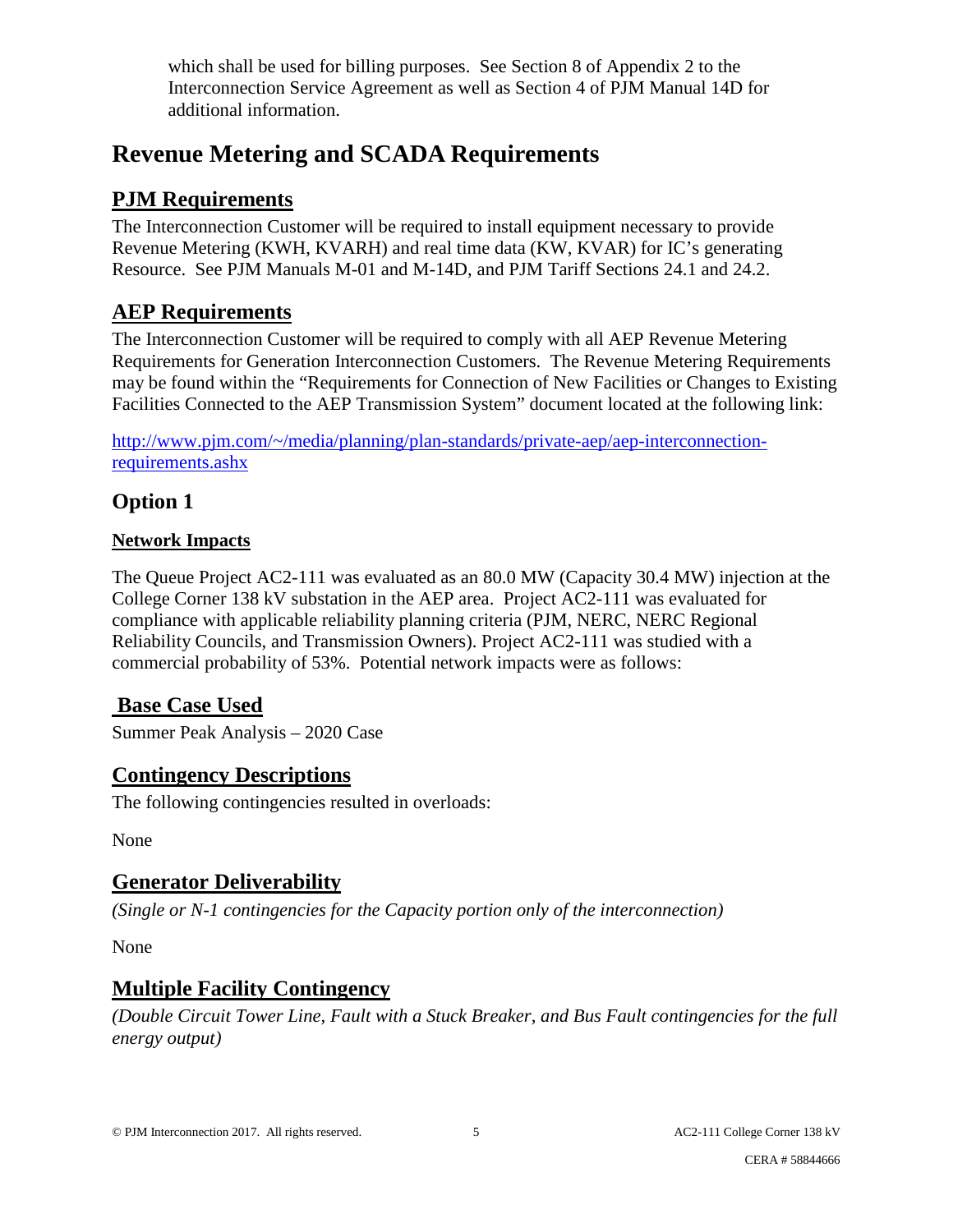None

## **Contribution to Previously Identified Overloads**

*(This project contributes to the following contingency overloads, i.e. "Network Impacts", identified for earlier generation or transmission interconnection projects in the PJM Queue)*

None

## **Steady-State Voltage Requirements**

None

## **Short Circuit**

*(Summary of impacted circuit breakers)* 

New circuit breakers found to be over-duty:

None

## **Delivery of Energy Portion of Interconnection Request**

PJM also studied the delivery of the energy portion of this interconnection request. Any problems identified below are likely to result in operational restrictions to the project under study. The developer can proceed with network upgrades to eliminate the operational restriction at their discretion by submitting a Merchant Transmission Interconnection request. Only the most severely overloaded conditions are listed. There is no guarantee of full delivery of energy for this project by fixing only the conditions listed in this section. With a Transmission Interconnection Request, a subsequent analysis will be performed, which will study all overload conditions associated with the overloaded element(s) identified.

None

## **New System Reinforcements**

*(Upgrades required to mitigate reliability criteria violations, i.e. Network Impacts, initially caused by the addition of this project generation)* 

None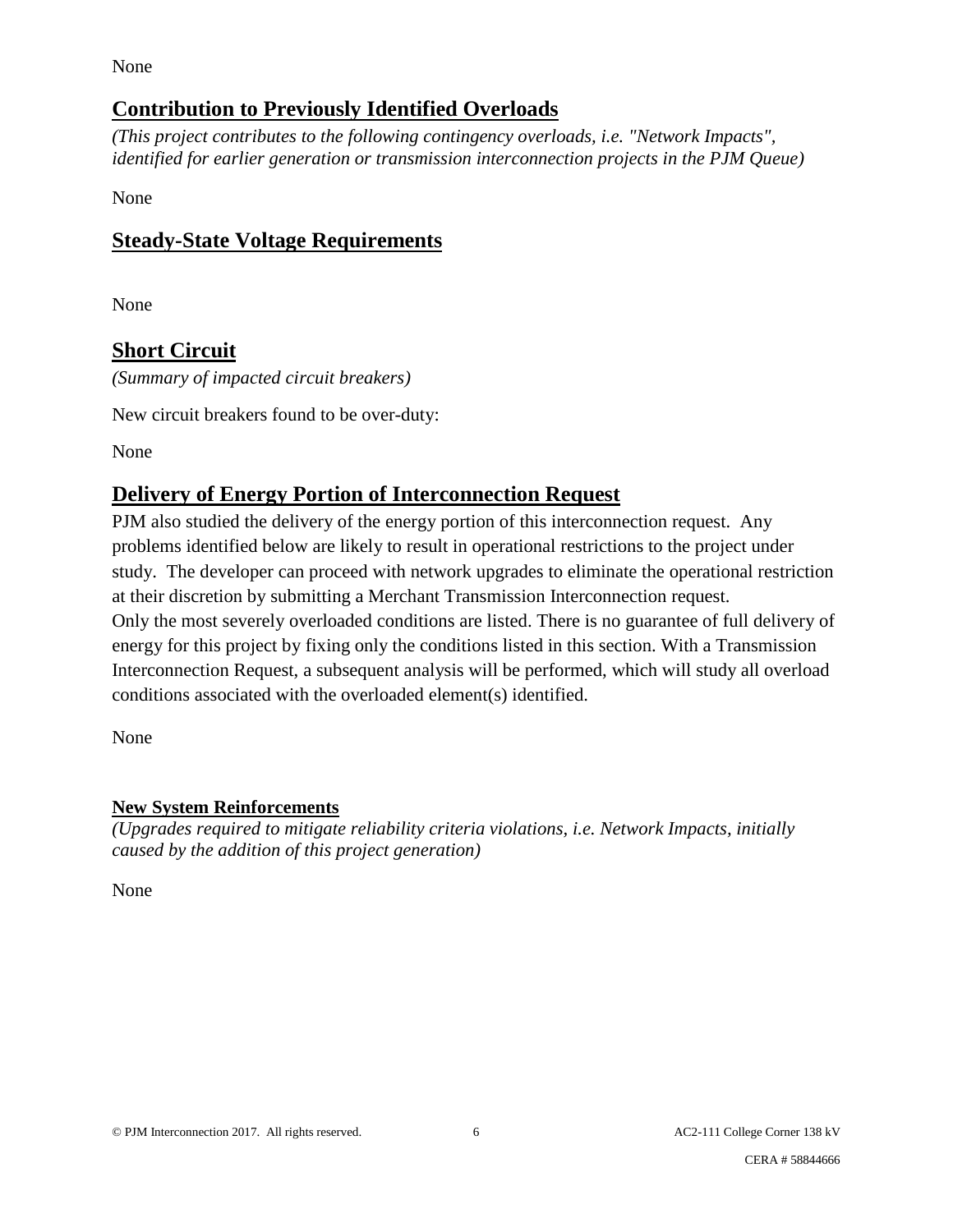#### **Schedule**

It is anticipated that the time between receipt of executed agreements and Commercial Operation may range from 12 to 18 months if no line work is required. If line work is required, construction time would be between 24 to 36 months after signing an interconnection agreement.

**Note:** The time provided between anticipated normal completion of System Impact, Facilities Studies, subsequent execution of ISA and ICSA documents, and the proposed In-Service Date is shorter than usual and may be difficult to achieve.

#### **Conclusion**

Based upon the results of this Feasibility Study, the construction of the 80.0 MW (30.4 MW Capacity) solar generating facility of the IC (PJM Project #AC2-111) will require the following additional interconnection charges. This plan of service will interconnect the proposed solar generating facility in a manner that will provide operational reliability and flexibility to both the AEP system and the IC's generating facility.

| <b>Cost Breakdown for Primary Point of Interconnection (College Corner 138 kV Substation)</b> |                                                                                  |             |
|-----------------------------------------------------------------------------------------------|----------------------------------------------------------------------------------|-------------|
| <b>Attachment Cost</b>                                                                        | Expand College Corner 138 kV Substation                                          | \$1,000,000 |
| <b>Non-Direct Connection</b><br><b>Cost Estimate</b>                                          | 138 kV Revenue Metering                                                          | \$250,000   |
|                                                                                               | Upgrade line protection and controls at the College Corner<br>138 kV substation. | \$250,000   |
|                                                                                               | <b>Total Estimated Cost for Project AC2-111</b>                                  | \$1,500,000 |

#### **Table 2**

The estimates are preliminary in nature, as they were determined without the benefit of detailed engineering studies. Final estimates will require an on-site review and coordination to determine final construction requirements.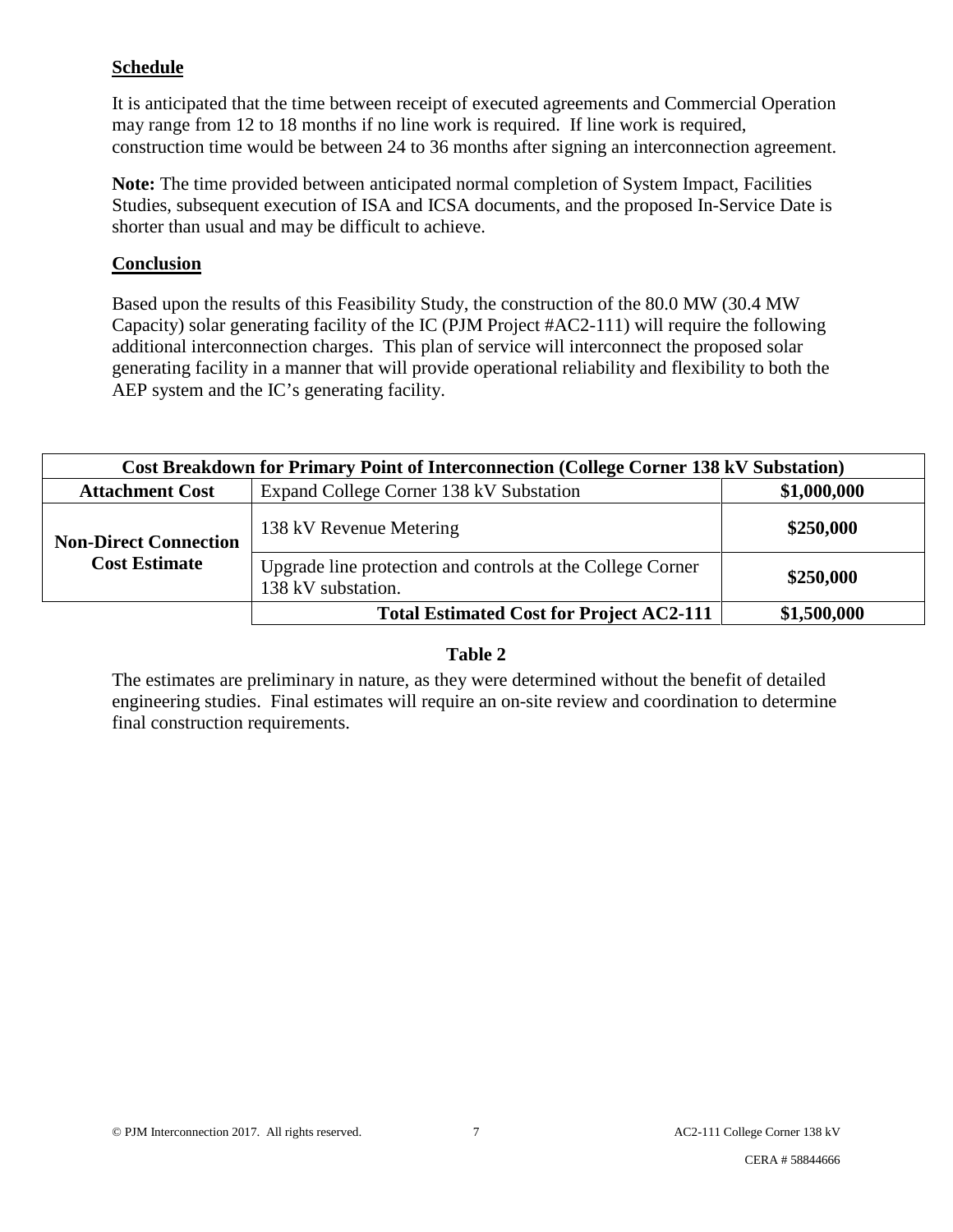## **Option 2**

### **Network Impacts**

The Queue Project AC2-111 was evaluated as an 80.0 MW (Capacity 30.4 MW) injection tapping the College Corner – Collinsville 138 kV line in the DEOK area. Project AC2-111 was evaluated for compliance with applicable reliability planning criteria (PJM, NERC, NERC Regional Reliability Councils, and Transmission Owners). Project AC2-111 was studied with a commercial probability of 53%. Potential network impacts were as follows:

## **Base Case Used**

Summer Peak Analysis – 2020 Case

## **Contingency Descriptions**

The following contingencies resulted in overloads:

None

## **Generator Deliverability**

*(Single or N-1 contingencies for the Capacity portion only of the interconnection)* 

None

## **Multiple Facility Contingency**

*(Double Circuit Tower Line, Fault with a Stuck Breaker, and Bus Fault contingencies for the full energy output)* 

None

## **Contribution to Previously Identified Overloads**

*(This project contributes to the following contingency overloads, i.e. "Network Impacts", identified for earlier generation or transmission interconnection projects in the PJM Queue)* 

None

## **Steady-State Voltage Requirements**

None

## **Short Circuit**

*(Summary of impacted circuit breakers)* 

New circuit breakers found to be over-duty:

None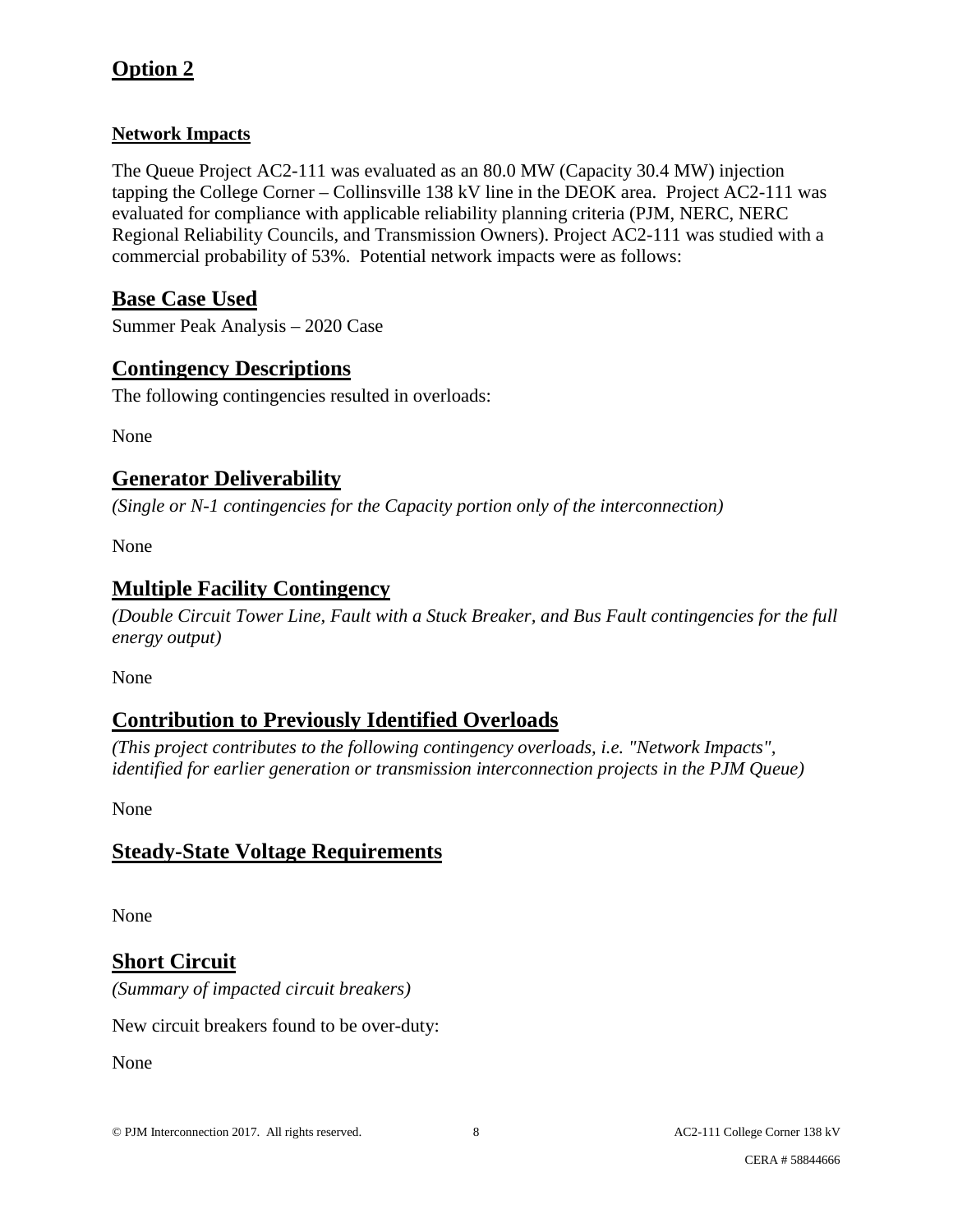## **Delivery of Energy Portion of Interconnection Request**

PJM also studied the delivery of the energy portion of this interconnection request. Any problems identified below are likely to result in operational restrictions to the project under study. The developer can proceed with network upgrades to eliminate the operational restriction at their discretion by submitting a Merchant Transmission Interconnection request. Only the most severely overloaded conditions are listed. There is no guarantee of full delivery of energy for this project by fixing only the conditions listed in this section. With a Transmission Interconnection Request, a subsequent analysis will be performed, which will study all overload conditions associated with the overloaded element(s) identified.

None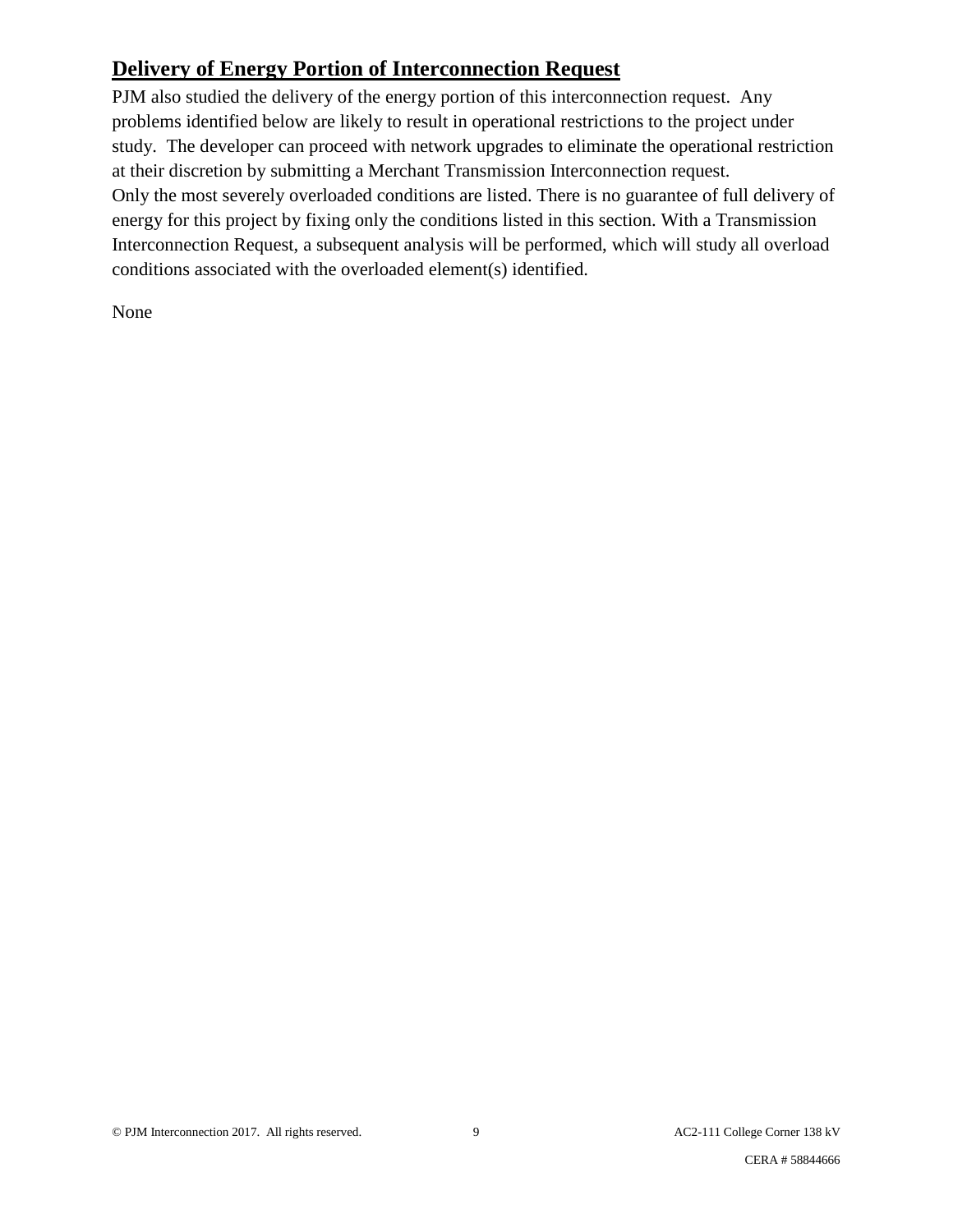## **Figure 1: Primary Point of Interconnection (College Corner 138 kV Substation)**

#### **Single-Line Diagram**



#### AC2-111 Primary Point of Interconnection **Station Expansion**

CERA # 58844666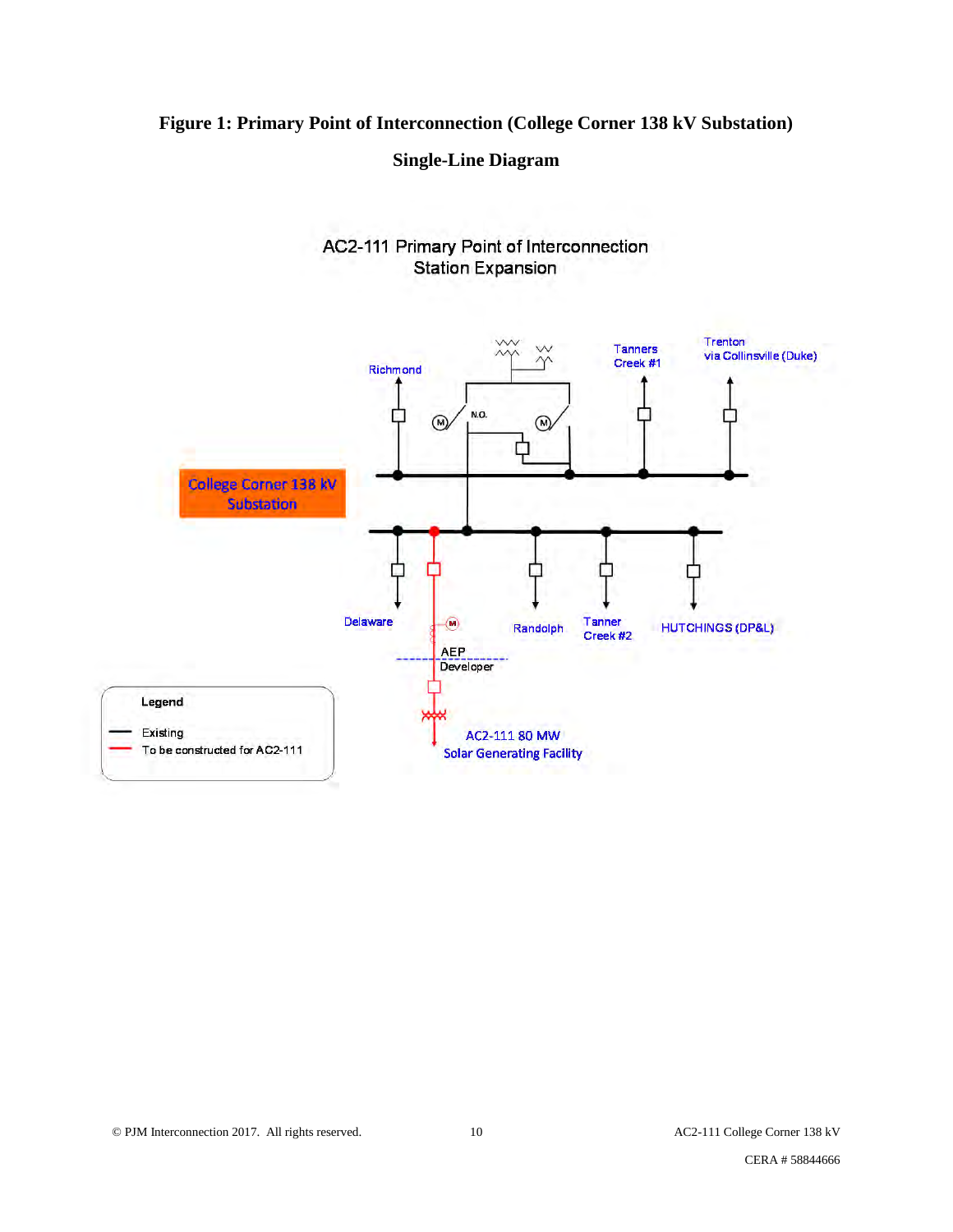

**Figure 2: Primary Point of Interconnection (College Corner 138 kV Substation)** 

CERA # 58844666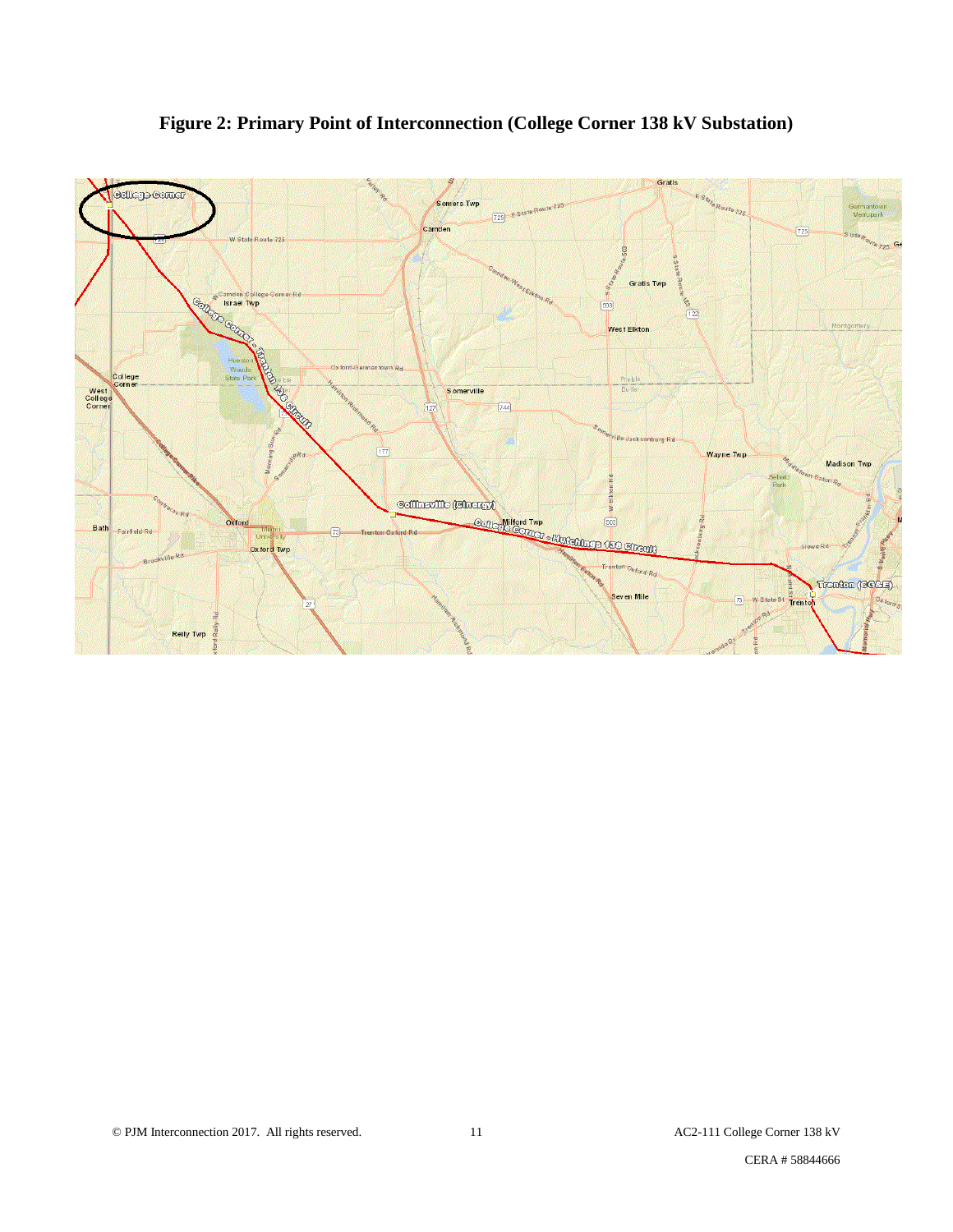## **Figure 3: Secondary Point of Interconnection (College Corner – Collinsville (Duke) 138 kV) Single-Line Diagram**

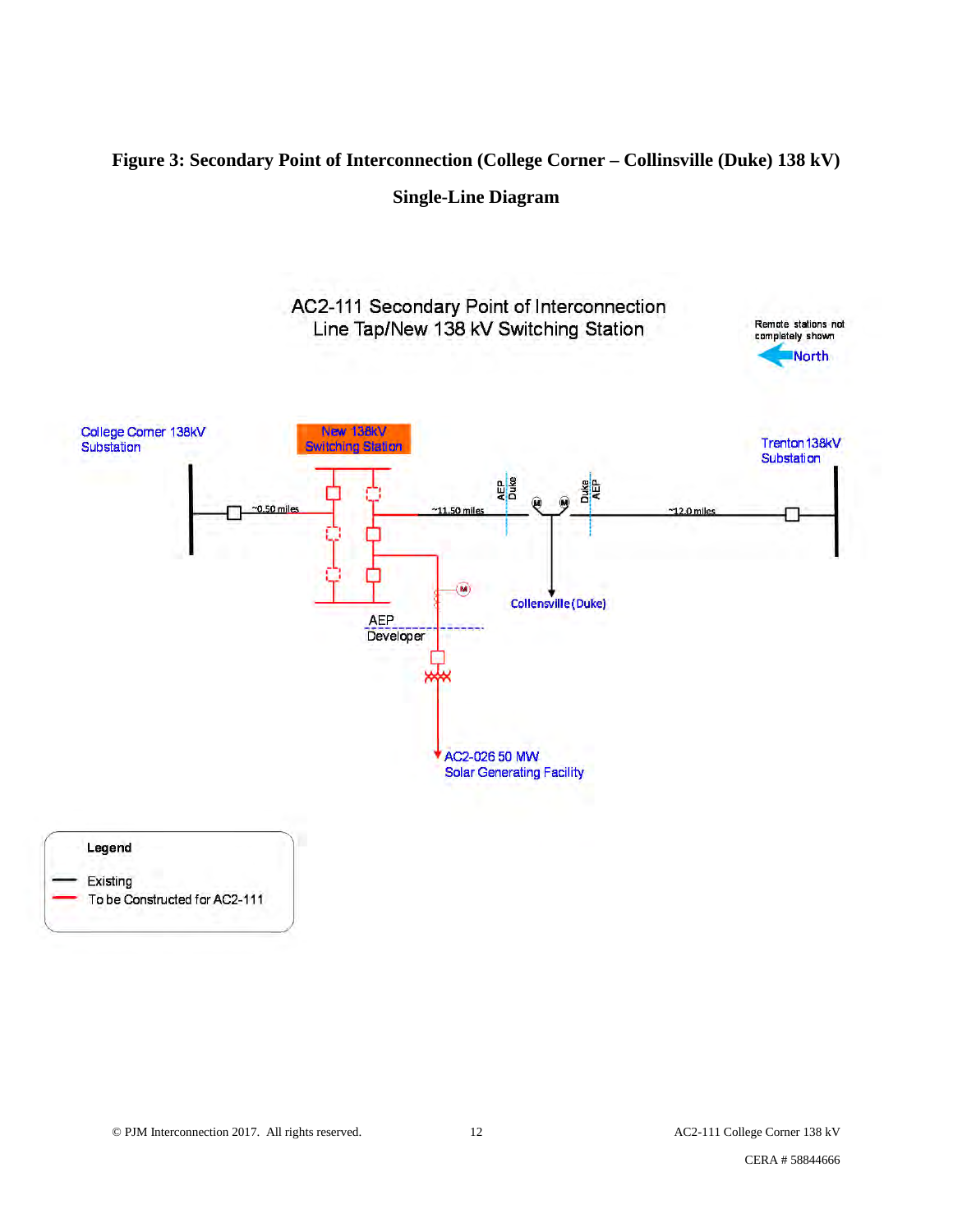#### **Figure 4: Secondary Point of Interconnection (College Corner – Collinsville (Duke) 138 kV)**



CERA # 58844666